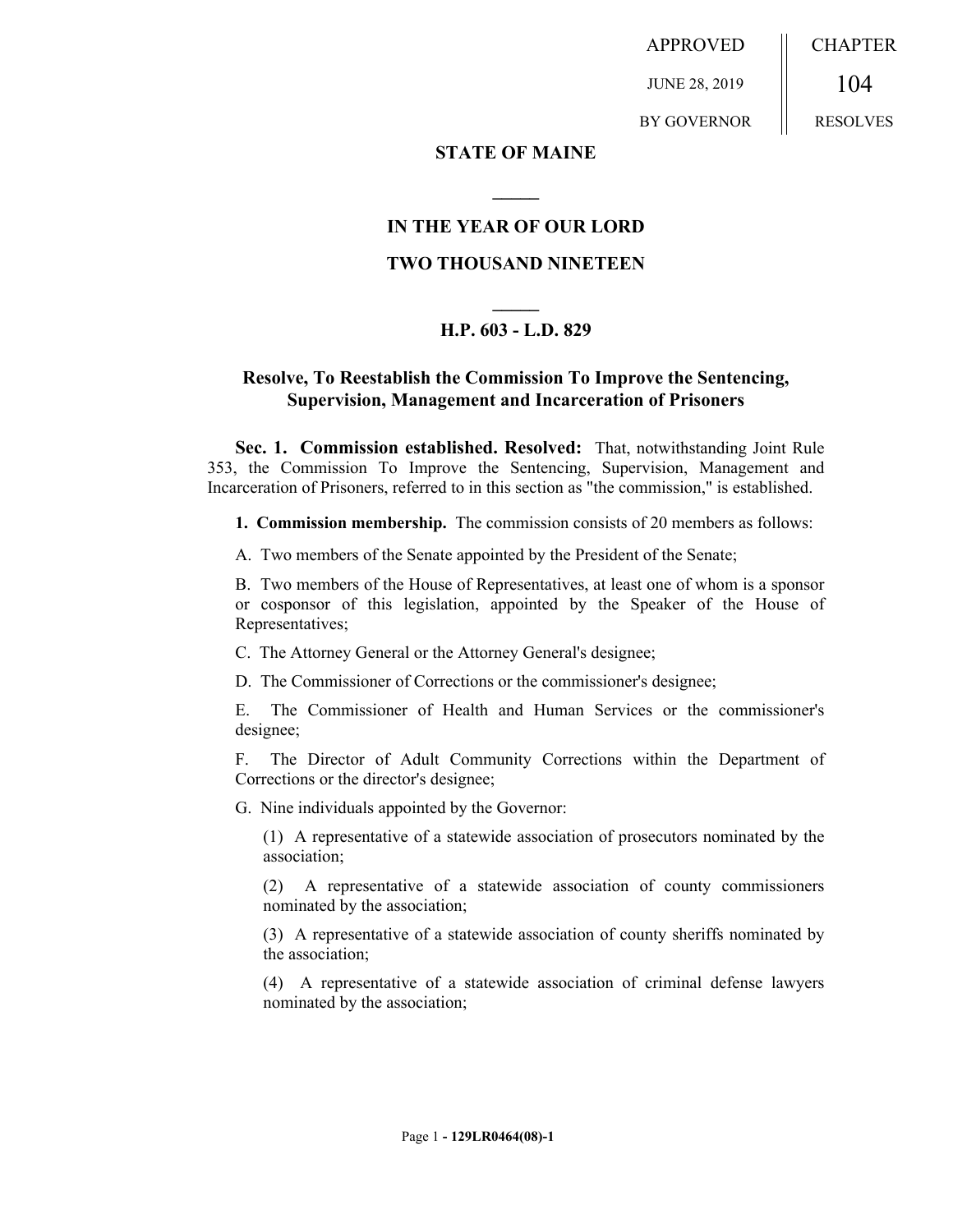(5) A representative of a statewide organization representing people with mental illness and their families;

(6) A member of the public;

(7) A representative of a statewide organization working to end domestic violence;

(8) A representative of a statewide organization working to end sexual assault; and

(9) A member of a federally recognized tribe in the State; and

H. The commission shall invite the Chief Justice of the Supreme Judicial Court to serve or name a designee to serve as a voting member of the commission and to appoint 2 trial judges or their designees to serve as voting members of the commission.

**2. Appointments; chair; meetings.** All appointments must be made no later than 30 days following the effective date of this resolve. The first-named Senate member is the Senate chair and the first-named House member is the House chair of the commission, who shall call and convene the first meeting of the commission no later than 30 days after appointments of all members. The commission may hold up to 6 meetings, which, at the discretion of the chairs, may include public hearings.

**3. Duties.** The duties of the commission are as follows.

A. The commission shall conduct research and prepare recommendations addressing the following goals:

(1) Reducing the overall juvenile and adult prison population in both state and county facilities, with a focus on lowering the population of nonviolent prisoners;

(2) Reducing the overall cost of the corrections system;

(3) Accomplishing policy, program and structural improvements that reduce recidivism and improve the transition of prisoners back into the community;

(4) Preserving community safety;

(5) Respecting the needs of victims and communities in the process of holding prisoners accountable for their actions; and

(6) Developing recommendations that address the factors leading to increasing juvenile and adult prisoner populations at both the county or regional jail and state prison levels, the impact of current sentencing laws, the use of alternate sentences and means to reduce recidivism, in particular recidivism caused by mental illness and substance use disorder.

B. To accomplish its purpose, the commission shall examine multiple strategies for addressing issues related to the continually and rapidly increasing prisoner populations at both the county or regional jail and state prison levels, including diversion from juvenile corrections, diversion from jail or prison, programming to improve reentry from jail or prison back to the community, community alternatives to